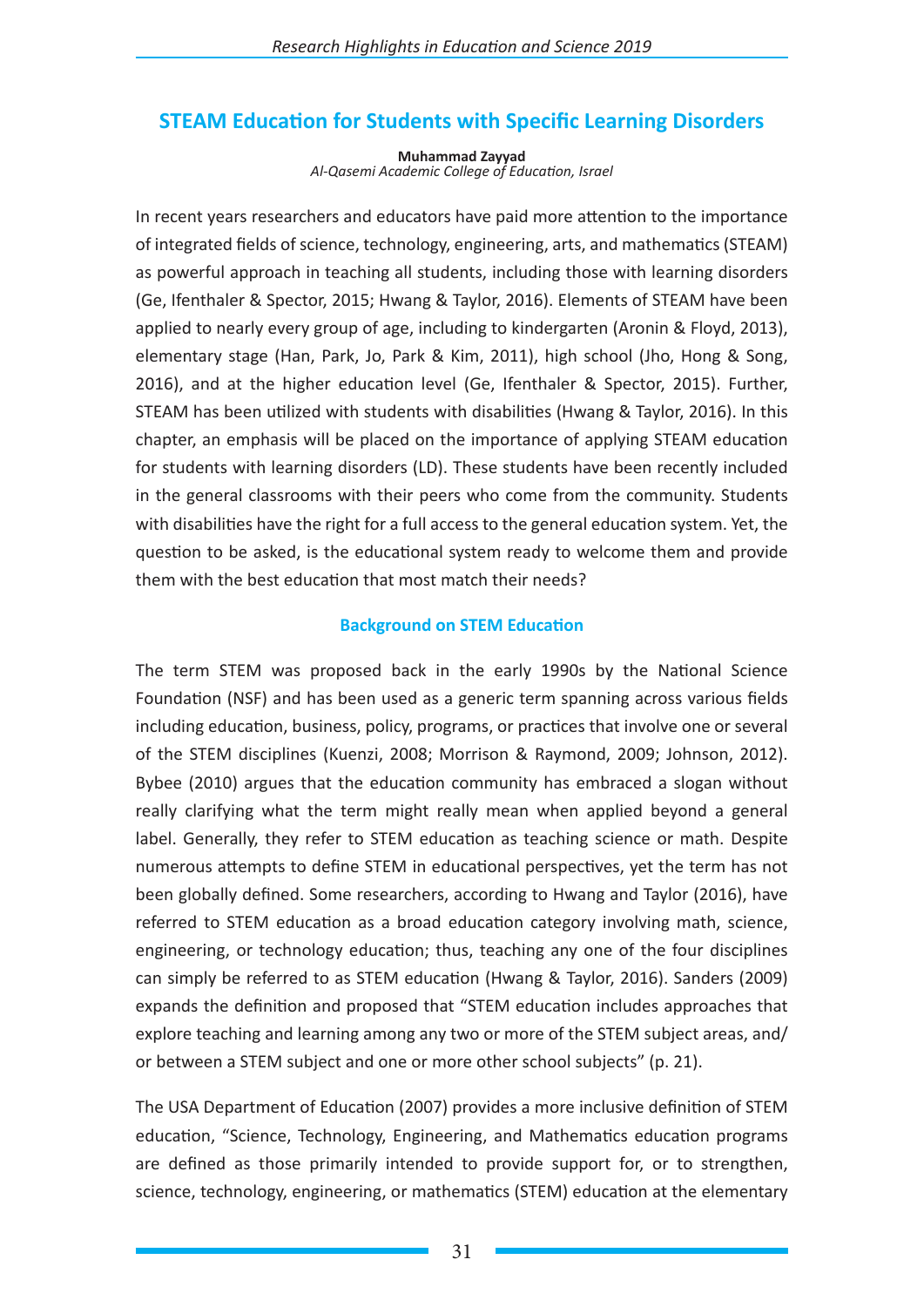and secondary through postgraduate levels, including adult education" (p. 11). Brown (2012), however, proposed that STEM education is not about blending STEM disciplines one with another as a set of construct, but rather to collaboratively move towards using STEM as continued learning. Teaching and learning STEM disciplines viewed as valuable in improving the quality of daily life for all students, especially for students with disabilities. STEM education provides more and faster work-related opportunities in the upcoming years (Basham & Marino, 2010).

## **The Emerging of STEAM Education and its Benefits**

From a sociocultural perspective, Moss (2003) asserts that:

"Learning is perceived through changing relationships among the learner, the other human participants, and the tools (material and symbolic) available in a given context. Thus learning involves not only acquiring new knowledge and skill, but taking on a new identity and social position within a particular discourse or community of practice. As Wenger puts it, learning "changes who we are by changing our ability to participate, to belong, and to experience our life and the world as meaningful."(p.14).

From this understanding STEAM education, driven by learner-centered instruction, provides a powerful learning opportunities for students with learning disabilities. The principles guiding this approach depend on active learning, hands-on engagement to solve real world problems and opportunities for purposeful movement abound (Park, Byun & Sim, 2016; Kim & Park, 2012; Radziwill, Benton & Moellers, 2015). Further, STEAM allows for shorter class times in a unique way. Actually, STEM class time is not shorter; however, there are built-in stopping and starting points as students move through the engineering design process. This provides breaks and time for students to process what they are learning. In smaller classes, teams of four to six students are the norm for well-designed STEAM classes. While the class may contain a normal number of students, students work primarily in small group settings.

In STEAM learning setting, students learn in respectful, understanding environments. STEAM classes generally are safe spaces. If a team fails to create a workable solution for a problem, it is not a problem. It's just a normal step in improving the design and succeeding. Ideally, team members show respect and accept one another, and teachers monitor teams as they work to see that this is happening. Finally, STEAM allows for flexible teaching styles as the ultimate exercise in teaching is flexibility (Park, Byun & Sim, 2016). Land (2013) argues that progress in industrial economy does not come from technology alone, but rather from the melding of technology and creative thinking through art and design. The "A" in the STEM feed creativity and innovation. As long as an individual challenges his or her boundaries by developing conceptual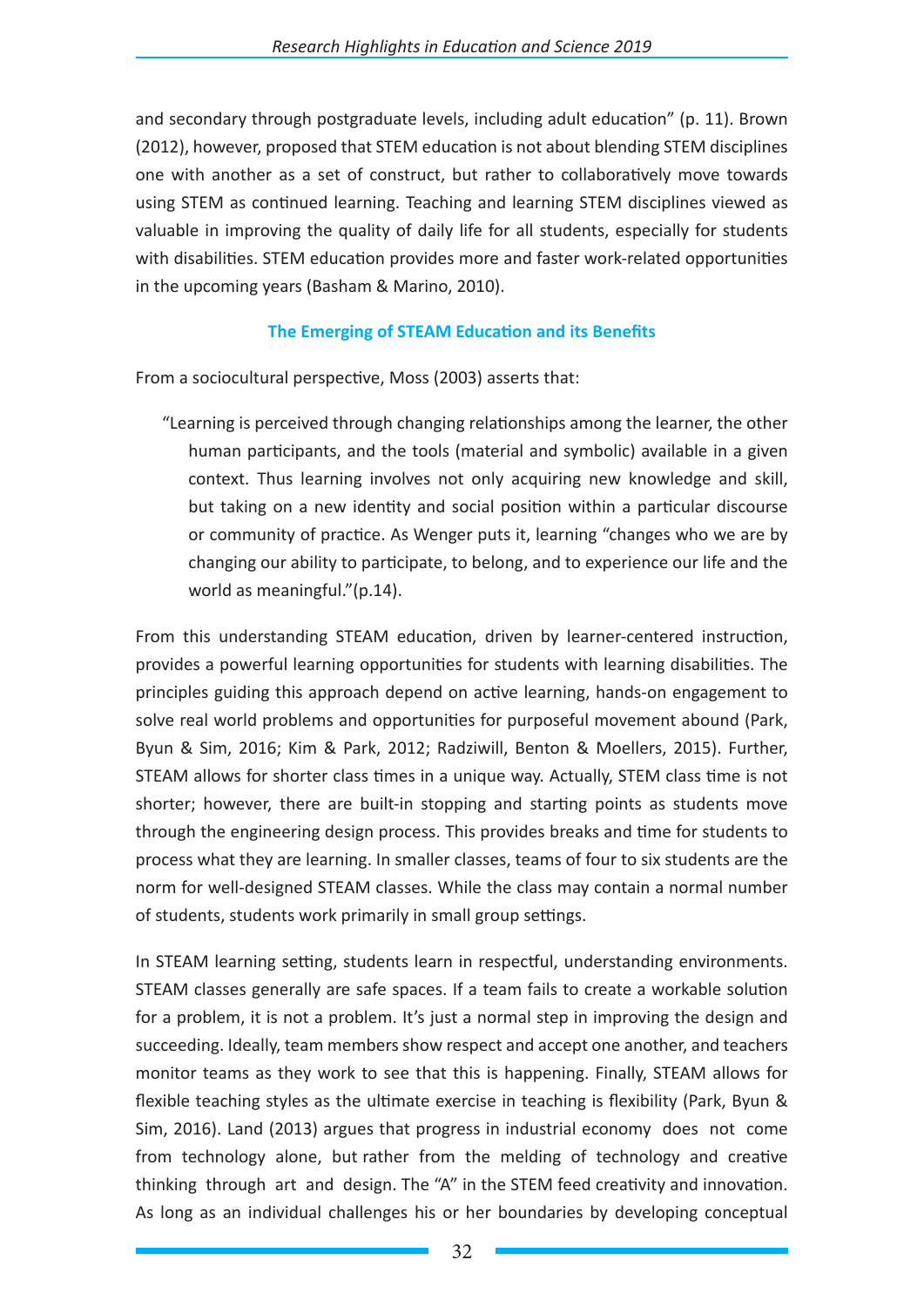innovation, a person may be able to achieve their best innovative potential in any field.

Research reveals that jobs in the STEM fields are increasing three times faster than positions in the rest of the economy (McDougall, 2012). This huge gap between the sub-areas of the industrialized jobs in the USA economy has drawn the attention to the importance of investing resources in teaching STEM domains areas (Land, 2013). With a quick-tempered youth focused on self-indulgence and leisure, Land (2013) argues that the society must make STEM education more appealing. Adding the arts into the STEM equation can revive the platform, providing not only an interesting approach, but also opportunities for the self-expression and personal connection new generations aspiration. Proponents of the movement of integrated of the arts into STEM education claim that an integrated STEM and arts is vital to foster innovation and creativity in the STEM disciplines. In essence, integration of arts has the potential of engage the mind in multimodality, thus leading to the integration of motor, perceptual, and cognitive skills.

Anderson-Inman (2009) makes the case for the importance of STEAM education drawing on the  $21^{st}$  century skills. Citizens of the  $21^{st}$  century are required to know how to work collaboratively within a collected intelligence, participate in social networks, negotiate across cultural differences, and navigate contradictory data available to them. According to Sutherlin (in Land, 2013) 21<sup>st</sup> century skills extend beyond literacies and may include play, performance, simulation, appropriation, multitasking, distributed cognition, collective intelligence, judgment, transmedia navigation, networking, negotiation, and visualization.

In South Korea, for an example, whose students have achieved one of the top five scores among the 64 countries participated in the survey in 2012, in the Program for International Student Assessment (PISA) and the Trends in International Mathematics and Science Survey (TIMSS), the reports indicate that the Korean students, despite their excellence achievement in the mathematics, science and technology, indicate in 2006 that they have low levels of interest in and enjoyment of learning science and mathematics. Based on this, the Korean Ministry of Education in 2011, proposed a policy on the reconstruction of Science, Technology, Engineering, and Math (STEM) education via enhancing interdisciplinary learning and adding "Arts" to STEM, which led to what is known as Science, Technology, Engineering, Arts, and Math (STEAM) (Park, Byun & Sim, 2016). This Korean experience, shows the emergence and importance of the "Arts" integration in STEM for the purpose of making the learning for elementary and secondary students learning experience as meaningful and engaging as possible.

## **Students with Learning Disorders Included in the General Education System**

Not so long ago, students with disabilities, including learning disorders, were taught in self-contained special education classrooms within their own school or even in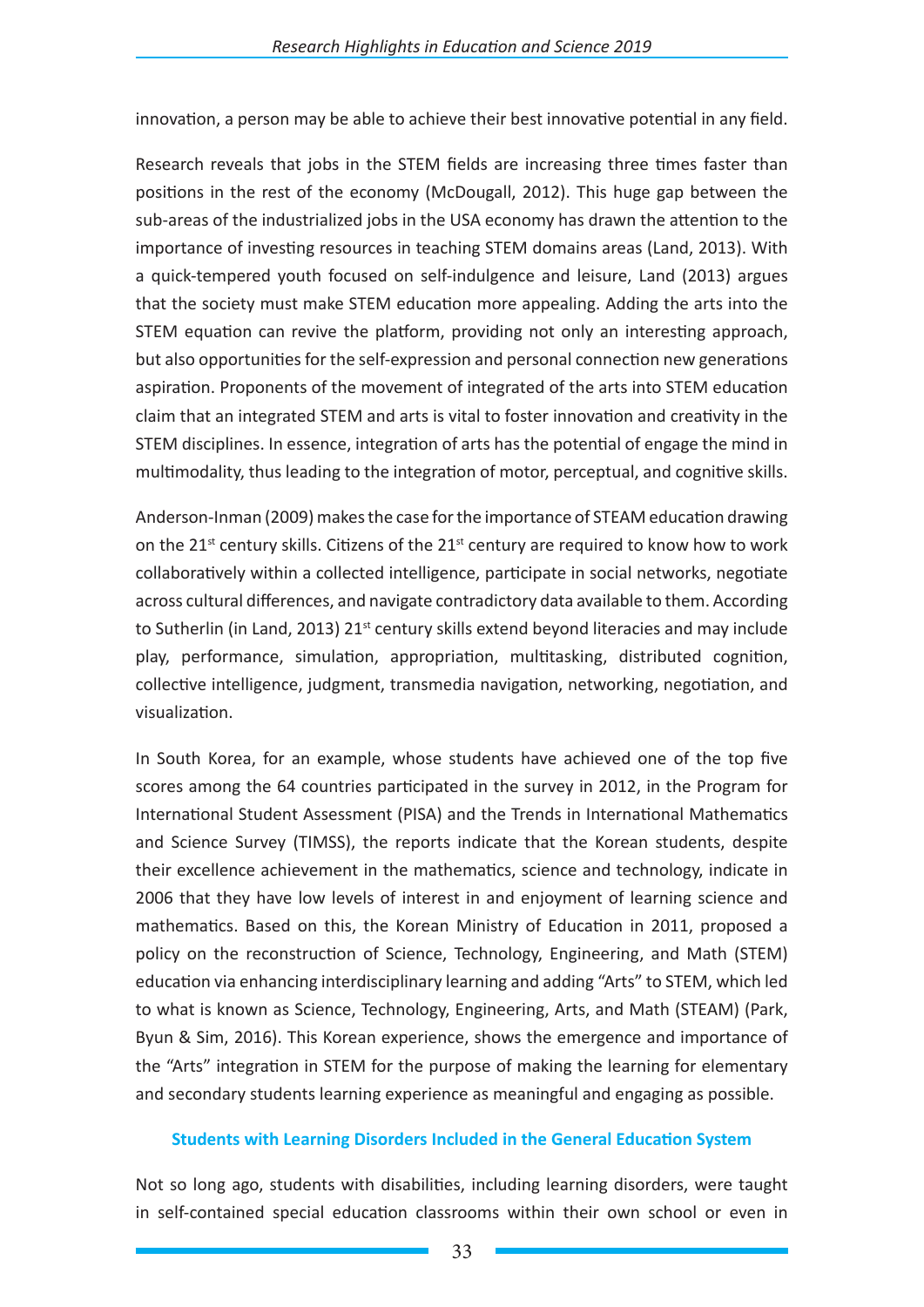segregated schools for disabilities (Mader, 2017). But since the early 1990s students with learning disorders have been gradually included in the general education system. Research shows as many as 85 percent of students with disabilities can master generaleducation content if they receive educational supports. Supports can include access to a special-education teacher, having test questions read aloud, or being allowed to sit in a certain part of the classroom. When students with disabilities are included in classrooms with their peers, researchers assert that the high expectations and instructional strategies "lend themselves to those students being more successful than they would be had they been in a separate, self-contained environment (Mader, 2017).

Researchers (i.e., Lindsay, 2007; Skrtic, Sailor & Gee, 1996) argue that general education classes allow students with disabilities to be educated in the mainstream, which is a more inclusive setting. Generally, inclusion was created to advance the learning opportunities for students with disabilities. The students received their education from general education teachers that received their training in the particular subject. Students in the mainstream also have the opportunity to interact with students that do not have disabilities. Inclusion allows students with disabilities to become members of their school community and begin to feel valued as a student (Causton-Theoharis & Theoharis, 2008).

Causton-Theoharis and Theoharis (2008) argue that inclusion is built on the premise that all students should be valued for their unique abilities and included as essential members of a school community. Inclusion is not a place; it is a way of thinking. Therefore, moving students with disabilities from special education setting to the general education is just the first step towards full inclusion. The next step according to Causton-Theoharis and Theoharis (2008) is to make them feel they belong.

Characteristics and Needs of Students with Learning Disorders: Students with specific learning disorders (SLD), also referred to as specific learning disabilities under IDEIA, a Specific Learning Disability (SLD) is defined as: A disorder in one or more of the basic psychological processes involved in understanding or in using language, spoken or written, which may manifest itself in the imperfect ability to listen, think, speak, read, write, spell, or do mathematical calculations, including conditions such as perceptual disabilities, brain injury, minimal brain dysfunction, dyslexia, and developmental aphasia. Specific learning disability does not include learning problems that are primarily the result of visual, hearing, or motor disabilities, or mental retardation, of emotional disturbance, or of environmental, cultural, or economic disadvantage. (US Department of Education, 2006, pg. 46757).

Since the reissuing of the Diagnostic Manual of Mental Disorders (DSM-5) in 2013, a new definition of SLD has emerged. DSM-5 identified the following diagnostic criteria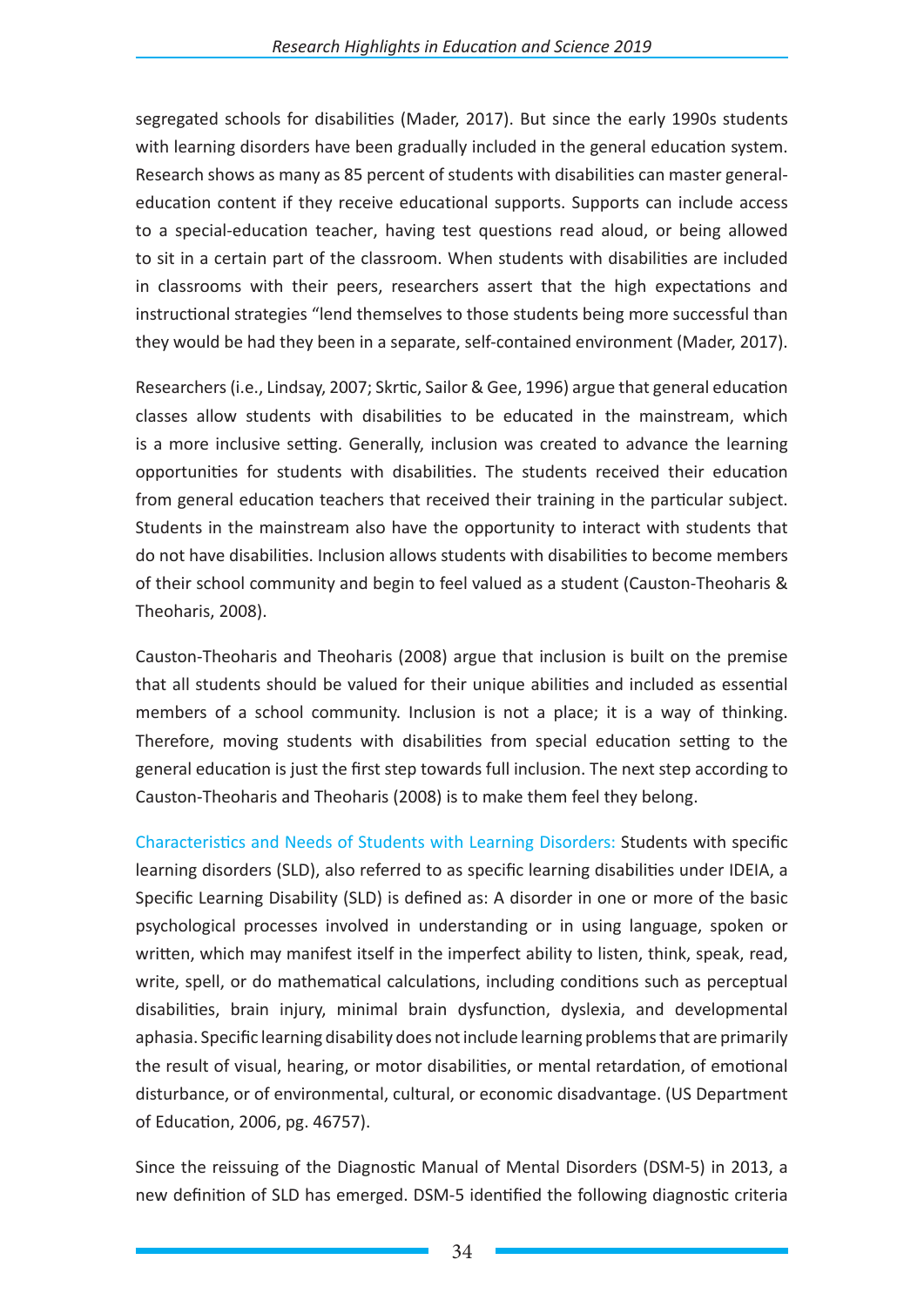A. Difficulties learning and using academic skills, as indicated by the presence of at least one of the following symptoms that have persisted for at least 6 months, despite the provision of interventions that target those difficulties: 1. Inaccurate or slow and effortful word reading (e.g., reads single words aloud incorrectly or slowly and hesitantly, frequently guesses words, has difficulty sounding out words). 2. Difficulty understanding the meaning of what is read (e.g., may read text accurately but not understand the sequence, relationships, inferences, or deeper meanings of what is read). 3. Difficulties with spelling (e.g., may add, omit, or substitute vowels or consonants). 4. Difficulties with written expression (e.g., makes multiple grammatical or punctuation errors within sentences; employs poor paragraph organization; written expression of ideas lacks clarity). 5. Difficulties mastering number sense, number facts, or calculation (e.g., has poor understanding of numbers, their magnitude, and relationships; counts on fingers to add single-digit numbers instead of recalling the math fact as peers do; gets lost in the midst of arithmetic computation and may switch procedures). 6. Difficulties with mathematical reasoning (e.g., has severe difficulty applying mathematical concepts, facts, or procedures to solve quantitative problems). (Eissa, 2018).

According to Learning disabilities Association (2019), some of the most common features of SLD include difficulty following directions, inability to discriminate between/among letters, numerals, or sounds, poor reading and/or writing ability, eye-hand coordination problems; poorly coordinated, difficulties with sequencing, and/or disorganization and other sensory difficulties. Additional characteristics in a day to day life may include: responding inappropriately in many instances, distractible, restless, difficult to discipline, difficulty adjusting to new changes, difficulty listening and remembering, difficulty telling time and knowing right from left, difficulty sounding out words… etc. Such difficulties cannot be attributed to lack of intelligence, or environmental issues or sensory related deficits (Learning disabilities Association, 2019).

Generally, individuals identified with SLD in schools also may have a Reading Disorder, Mathematics Disorder, Disorder of Written Expression, or Learning Disorder Not Otherwise Specified. Students with SLD are at high risk for school dropout compared to their general education peers (Morrison & Cosden, 1997). Additionally, research contends students with SLD who have graduated from secondary school have lower rates of attending postsecondary education.

In terms of behavioral issues, students with SLD are at higher rates of conducting behavioral problems compared to their peers without disabilities (Zach, Yazdi-Ugav & Zeev, 2016). Zack, et al. (2016) indicate that about 75% of learning-disorders children manifest deficits in the social skill area that differentiate them from their non-learning disorders peers. Further, they add that limited social ability may often affect social interactions, and therefore cause a feeling of rejection, isolation, and loneliness among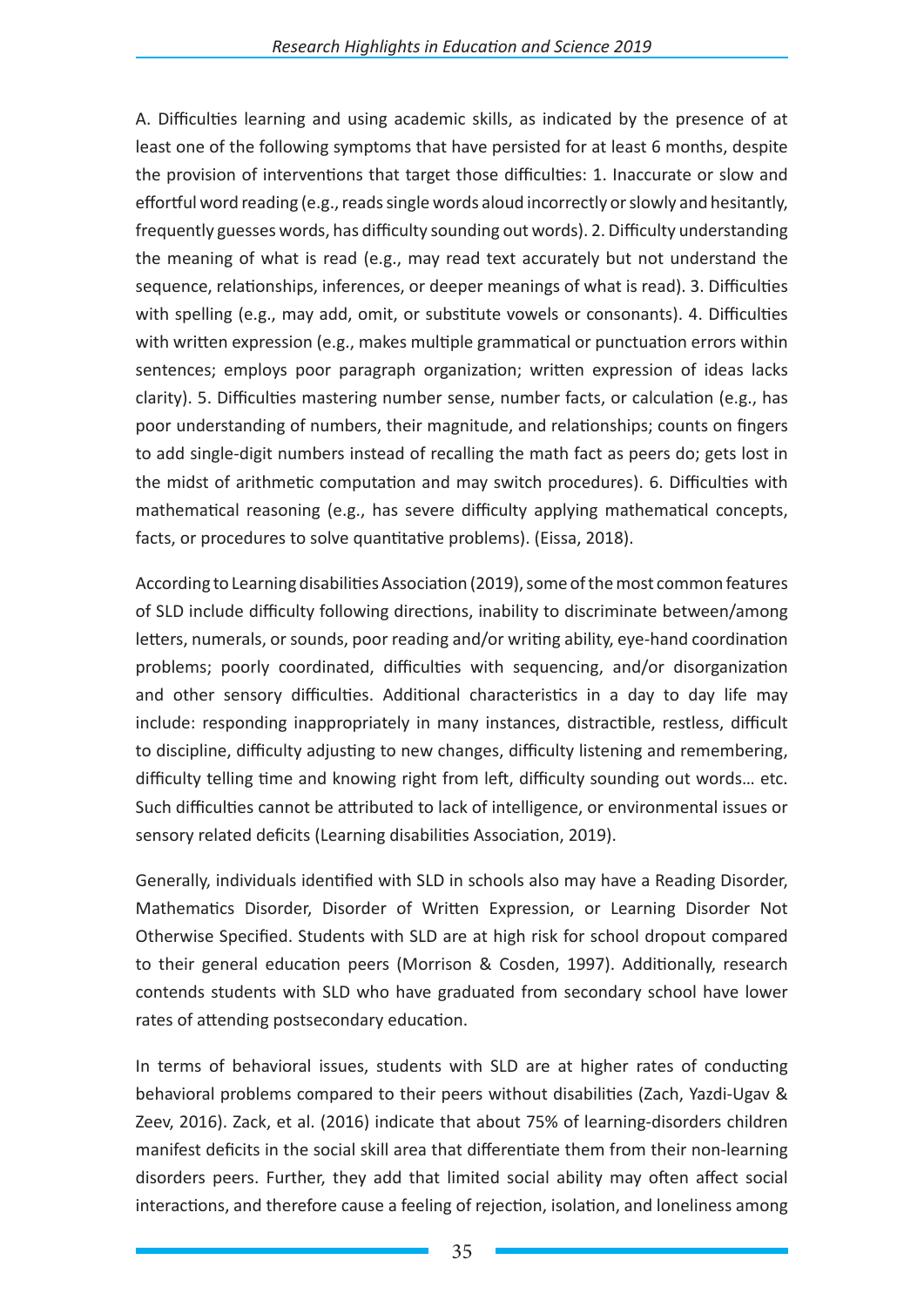students with SLD. Some common behaviors include, attentions deficits disorders, impulsivity, hyperactivity, conduct problems, and withdrawn behavior. Socially, most individuals with SLD exhibit greater level of social incompetence. Common social deficits include, less interaction with peers, peer rejection, and lower social status (Kavale & Mostert, 2004). Common learning and cognitive characteristics of students with SLD include, short attention span, poor memory skills, temporal processing deficits, processing speed (Démonet, Taylor & Chaix, 2004; Moll, Göbel, Gooch, Landerl & Snowling, 2016).

Generally, students with SLD need to be taught in the general inclusive system, and they need a more blended instructional approaches that take into consideration their educational, emotional, and social needs without compromising on the quality of education they receive. Further, students with SLD need a more specific support including:

- differentiated instruction that increases their engagement,
- academic support that help them access the full curriculum,
- behavioral support to help them maintain a positive learning environment with their peers with no disabilities,
- and continuous use of school resources including technology, hands-on experiments and all other available resources.

## **Teaching Students with Learning Disorders Using STEAM**

Although there is a scarce research on STEAM education for students with disabilities, researchers have started to pay greater attention on how to meet students' special needs into the design of instructional plans. The journal of "Teaching Exceptional Children" for example, has recently launched a special issue on the integration of STEM education for the purpose of supporting students with disabilities in K-12 grades (Hwang & Taylor, 2016). Bashsm and Marino (2013) suggested that the origin of the STEM education lies in the understanding of the role of engineering, and they proposed that the universal design for learning framework would be a valuable asset STEM education. Researchers argue that STEM education should be expanded to embrace and integrate with the disciplines of the arts in order to facilitate and promote accessibility of STEM learning. The arts areas may include (i.e. dance, music, and theatre, visual arts and media arts. (National Coalition for Core Arts Standards, 2014).

Hwang and Taylor (2016) contend that STEM + 'A' (STEAM) should benefit students with disabilities in different ways: the nature of arts, as oppose to other disciples where a student is required to achieve a certain level at a certain time, arts is liberal and focuses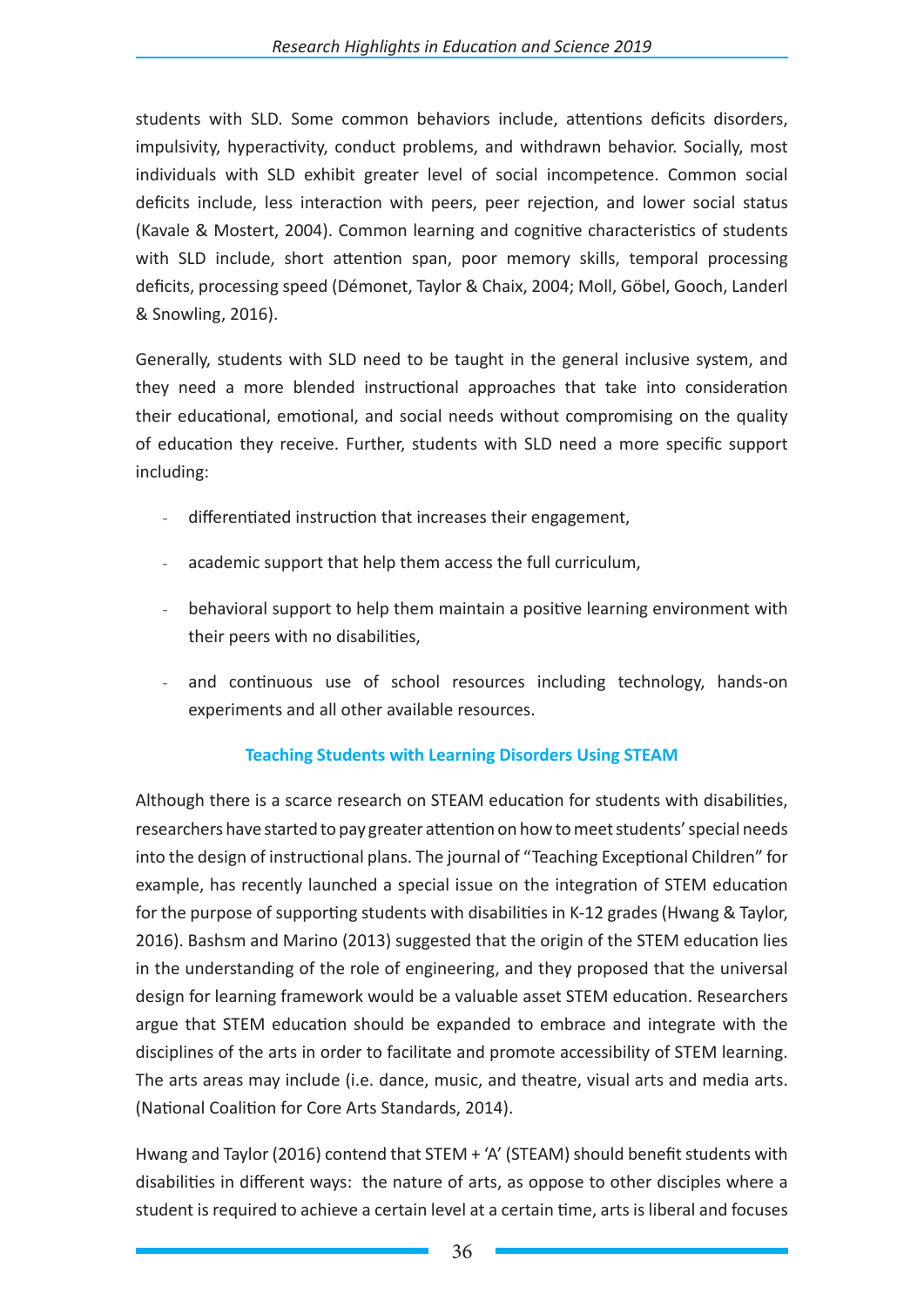on creativity rather than a standard achievement. Therefore, introducing the arts in the STEM education lowering the threshold and make way for various ways to approach learning. For an example, Hwang and Taylor (2016), suggested that the teacher can connect science instruction to the concept maps and graphic organizers as a visual support can be considered as visual arts. In this case, the researchers indicated that "students allowed to create their own visual representations of science concepts allows students to be visually creative and provides teachers an opportunity to determine what students may or may not have learned." (Hwang & Taylor, 2016, p. 43). (see Figure 1 for examples of graphic organizers: **concept map**: the civil war in America, and **cycle**: the life of a sea turtle).







## **Universal Design for Learning (UDL) and STEAM Education**

The Universal Design for Learning (UDL) has been proposed by a group of researchers in the mid of the 80s of the twentieth century at the Center for Applied Special Technology with the goal of using technology to enhance learning for students with disabilities at various school ages (CAST, 2011). UDL model soon become a vital instrument for educators at the academy as it integrates multiple disciplines. UDL provides a learning framework to actual change the learning environment for students with disabilities (Fovet, Mole, Jarrett & Syncox, 2014). UDL relies on the three learning principles: a) using multiple means of representation, b) expression and action, and c) and engagement. Representation is the actual delivery of materials performed by the educators. Some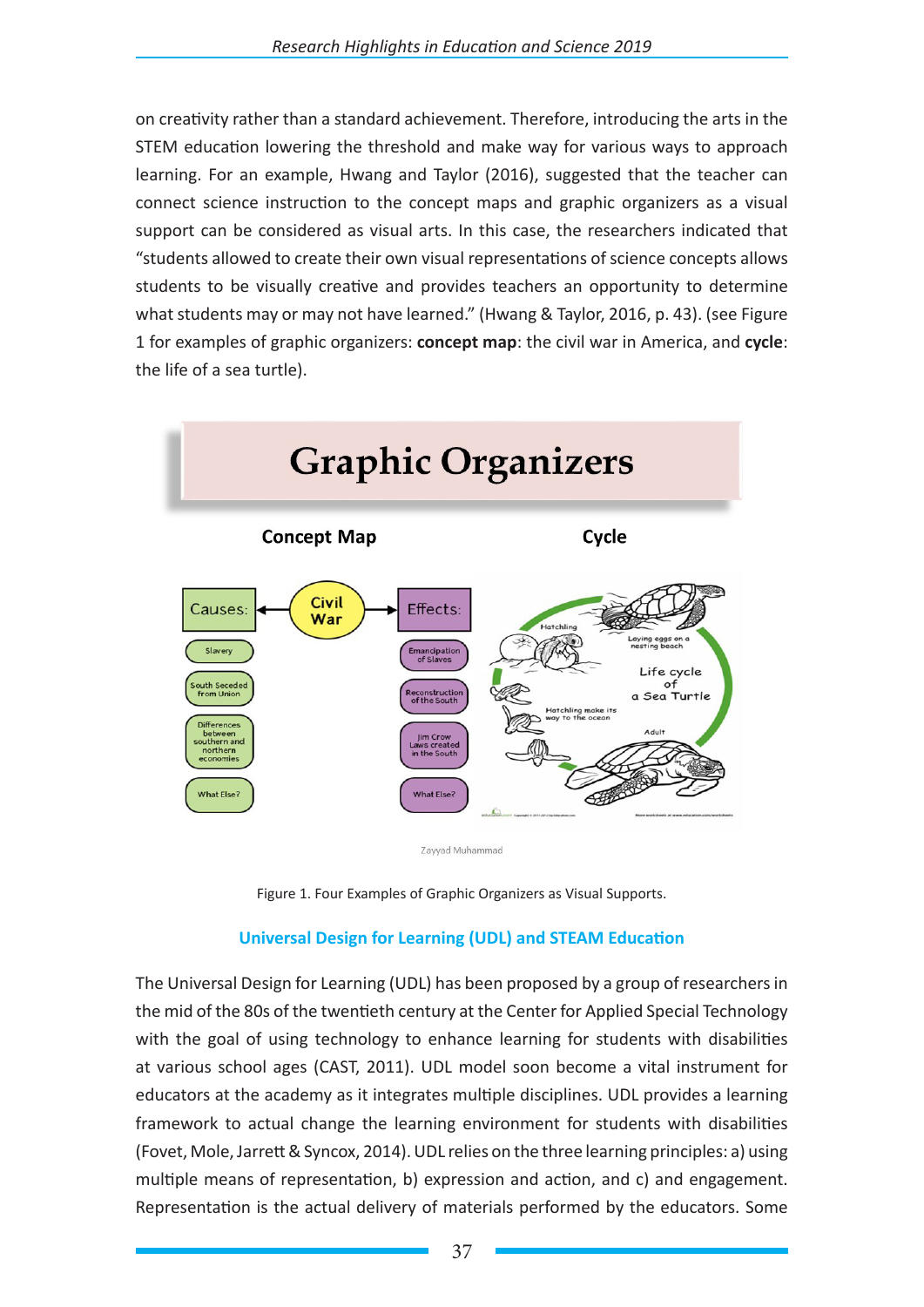students, may need a visual representation to better perceive the information, while others may rely heavily of audio display. Multiple ways of expression refer to the students' ability to respond to the learning conditions. Some students with disabilities, may need to use computers or touch screens to respond to the learning, while others may need to orally record their responses. Engagement provides opportunities for students to stay motivated and involved in the learning tasks (Basham & Marino, 2013).

The premise of the UDL model relies on the assumption that the brain of human being has three incredible networks that guide their learning. The first network is the "recognition" network. It answers the question "what" of learning. Data and information transferred through the senses to the back of the brain, including the occipital and temporal lobes "recognition network", processed for meaning in the center of the brain "the affective network", and ultimately organized in the frontal lobe for meaningful action "the strategic network". This broad understanding of the role of the brain in organizing the learning experience of humans, maybe helpful for educators to better arrange and predict the learning experience of all children.

UDL recognize the variability of learning in the following three domains as illustrated by CAST (2018):

- Engagement: this network concerns with the "Why" question, where students show their interests, task investment and effort, self-regulation and persistence in task completion. The engagement network optimizing the interest of the learners. It optimize individual choices, relevance, values, and authenticity. Further, it minimize threat and distractions.
- Representation: this relates to the "What" question, which aligns with the recognition network which include perception, memory, language and comprehension. This network provides multiple ways of customizing the display of information, offers alternative ways for auditory and visual information.
- Action and Expression: this is the "How" question which aligns with the strategic network. It represents physical action, expression and communication, and all executive functions of the brain. It provides options for physical action, and vary the methods for response and navigation, and optimize access to tools and assistive technology.

The figure below explains the UDL guidelines as elaborated by CAST.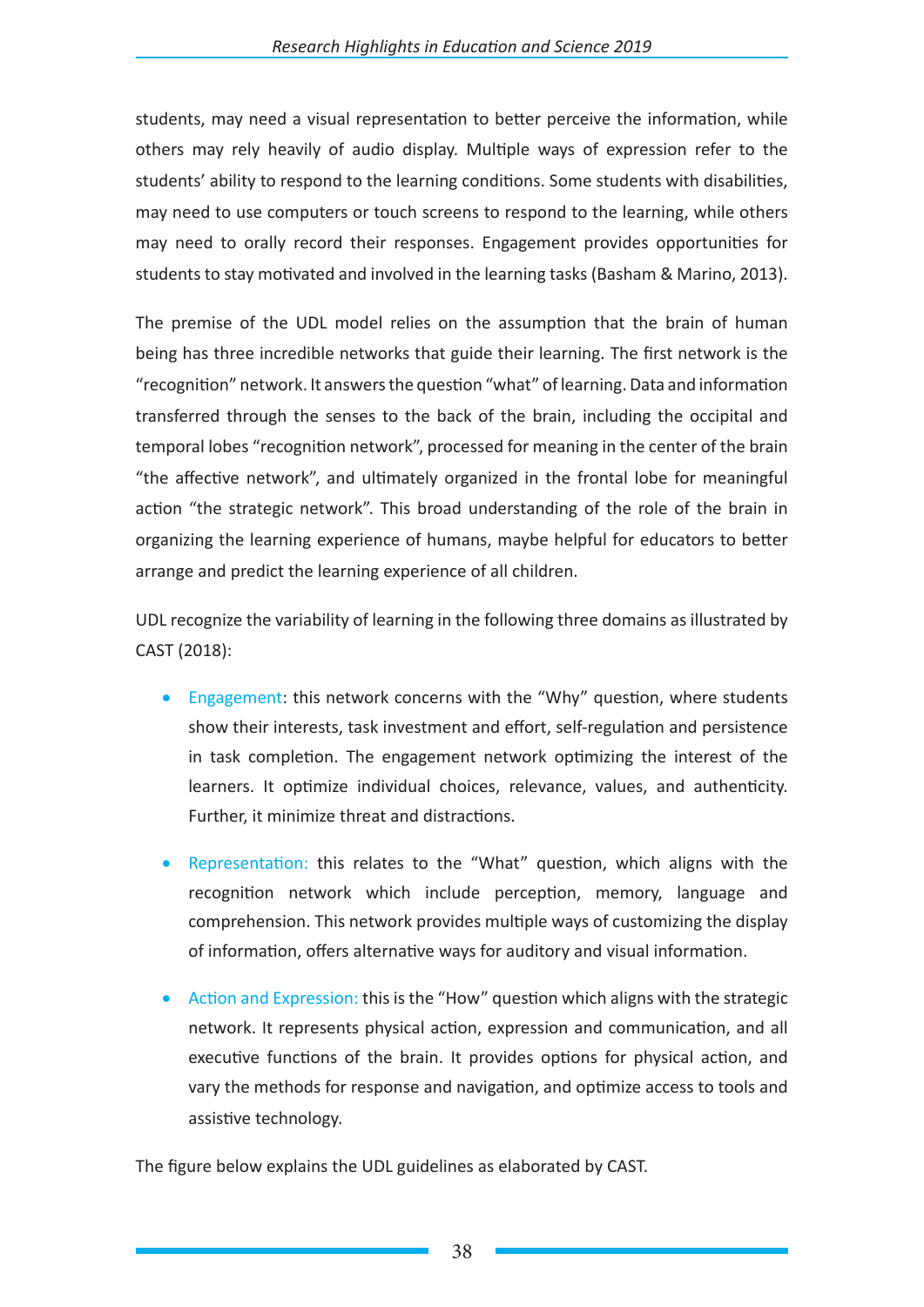

Figure 2. An Image of the UDL Guidelines Based on Brain Networks.

UDL aligns with the STEAM education. UDL stipulates that curriculum, instruction, and related materials should provide multiple representations of key concepts, principles, and vocabulary. Curry, Cohen and Lightbody (2006) explain that in a technology-enhanced STEM context, this can be accomplished by presenting information using graphics, simulations, video, and sound. From the UDL guideline, a curriculum encompasses everything that a learner encounters within a learning experience including curricular standards and goals, instructional materials and tools, and instruction, as well as the means by which outcomes are assessed. UDL applies instructional practices and modern teaching approaches, such as technology and assistive technology. Keeping in mind the three learning networks (affective, cognitive, and strategic) UDL falls within the principles of STEAM education, especially the blending of several disciplines with the arts which resonate well with the needs of students with SLD. With a specific focus on making all learners "expert learners." Basham and Marino (2013) suggests that four critical elements be present within an instructional environment for it to be considered UDL-based: clear goals, intentional planning for learner variability, flexible methods and materials, and timely progress monitoring.

## **Final Thoughts**

Students in the technology era of the  $21<sup>st</sup>$  century in a big need for a well-designed curriculum that is meaningful, learner centered, flexible, matching the rapid growth of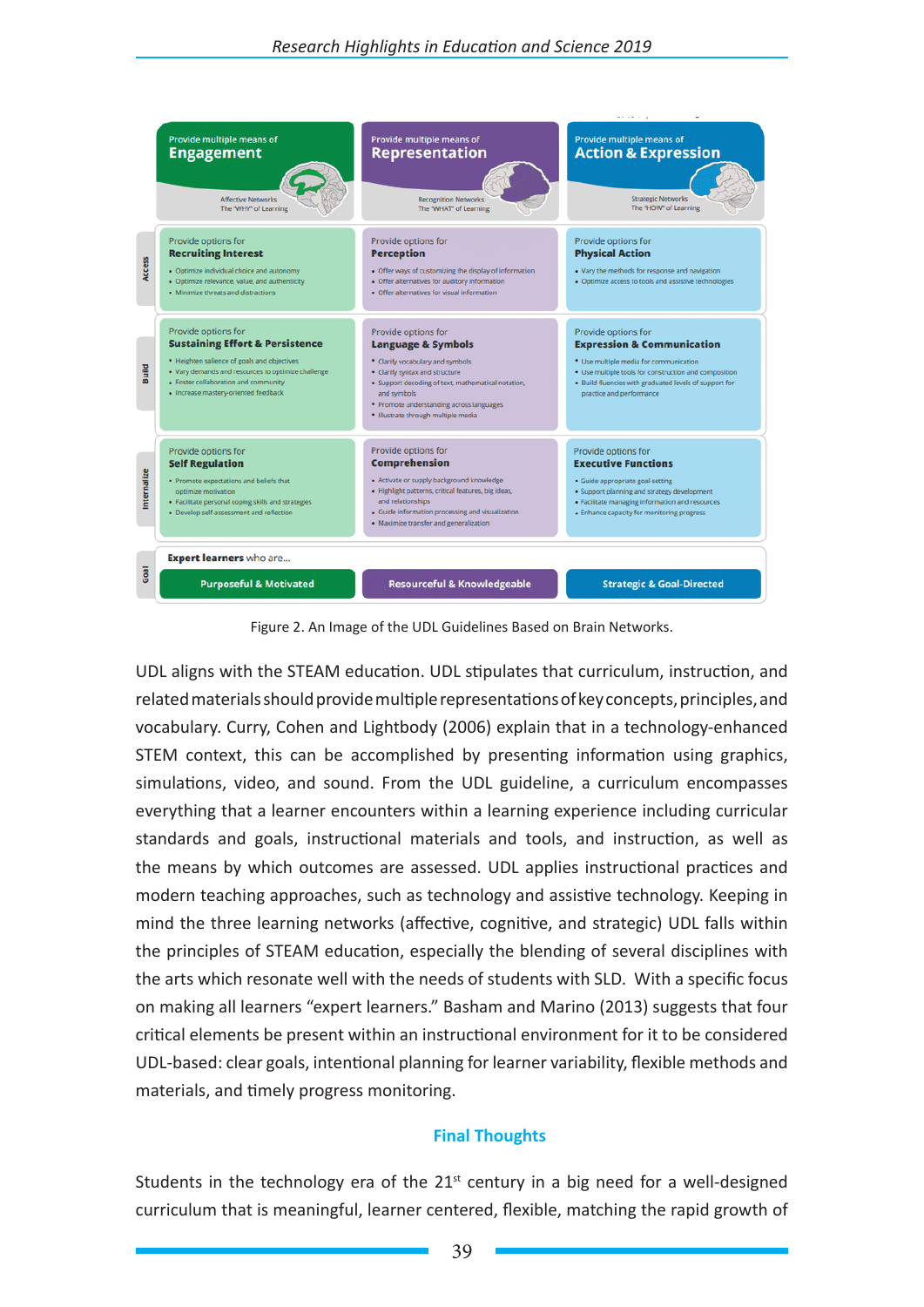technological revolution. Such curriculum that does not exclude any group of students, especially students with SLD who comprise at least ten per cent of the students' population at any grade level. The UDL approach along with the opportunities that can be offered by STEAM education in a rich learning environment would definitely account for a positive change for the future of all learners.

#### **References**

- Anderson-Inman, L. (2009). Supported etext: Literacy scaffolding for students with disabilities. *Journal of Special Education Technology*, *24*(3).
- American Psychiatric Association. (2013). Diagnostic and statistical manual of mental disorders. *BMC Med*, *17*, 133-137.
- Basham, J. D., & Marino, M. T. (2013). Understanding STEM education and supporting students through universal design for learning. Teaching Exceptional Children, 45(4), 8–15.
- Brown, J. (2012). The current status of STEM education research. *Journal of STEM Education: Innovations and Research*, *13*(5), 7.
- Bybee, R. W. (2010). Advancing STEM education: A 2020 vision. *Technology and engineering teacher*, *70*(1), 30.
- CAST (2018). Universal Design for Learning Guidelines version 2.2. Retrieved from http://udlguidelines.cast.org
- Causton-Theoharis, J., & Theoharis, G. (2008). Creating inclusive schools for all students. *School Administrator, 65*(8), 24-30.
- Center for Applied Special Technology. (2011). CAST timeline. Retrieved November 30, 2019, from http://www.cast.org/about/timeline.html
- Démonet, J. F., Taylor, M. J., & Chaix, Y. (2004). Developmental dyslexia. *The Lancet*, *363*(9419), 1451-1460.
- Eissa, M. A. (2018). Issues related to identification of children with specific learning disorders (SLDs): insights into DSM-5. *International Journal of Psycho-Educational Sciences*, 106-111.
- Fovet, F., Mole, H., Jarrett, T., & Syncox, D. (2014). Like fire to water: building bridging collaborations between disability service providers and course instructors to create user friendly and resource efficient UDL implementation material. Collected Essays on Learning and Teaching, 7(1), 68–75.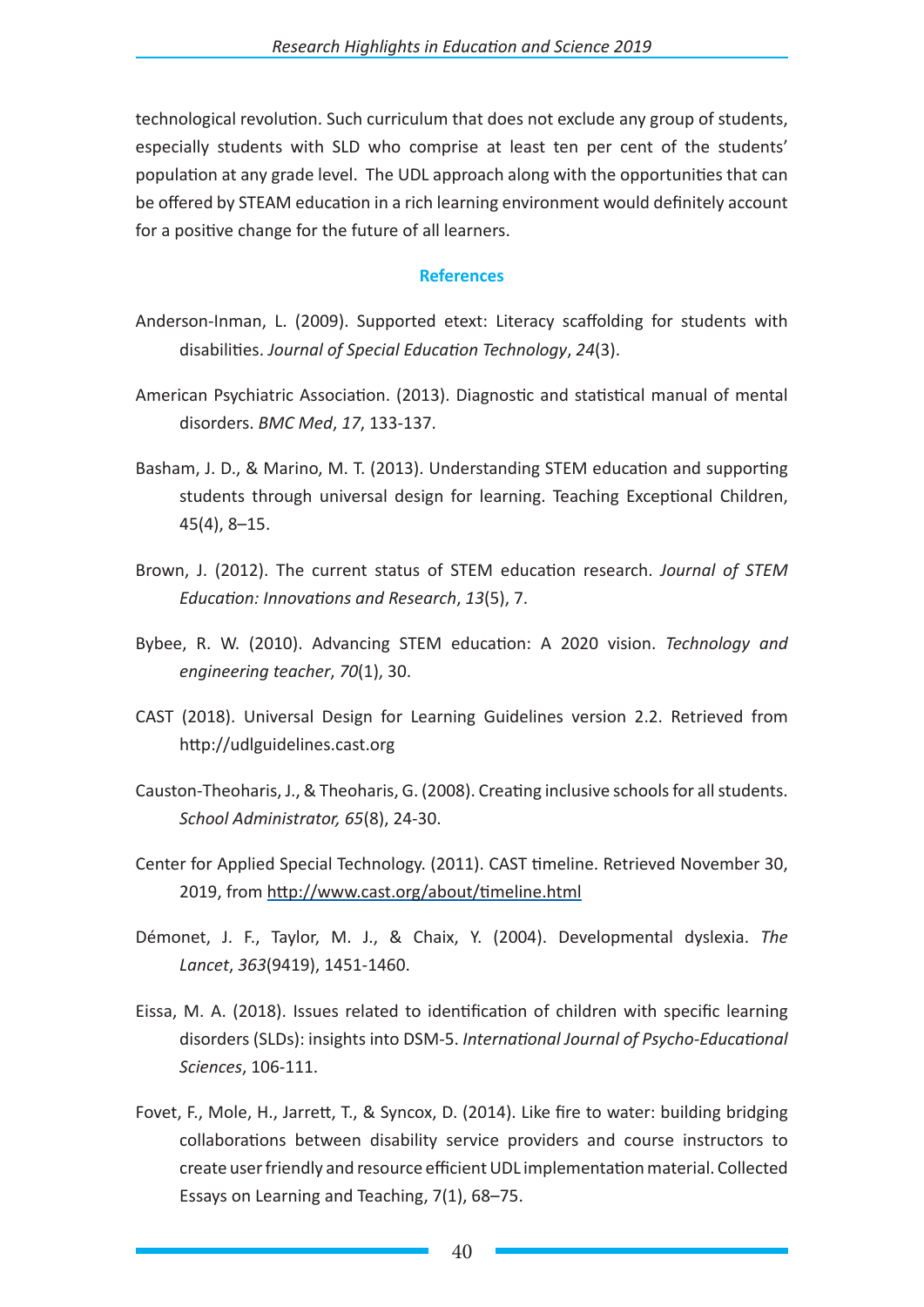- Ge, X., Ifenthaler, D., & Spector, J. M. (Eds.). (2015). Emerging technologies for STEAM education: Full STEAM ahead. Springer.
- Hwang, J., & Taylor, J. C. (2016). Stemming on STEM: A STEM Education Framework for Students with Disabilities. *Journal of Science Education for Students with Disabilities*, *19*(1), 39-49.
- Jho, H., Hong, O., & Song, J. (2016). An analysis of STEM/STEAM teacher education in Korea with a case study of two schools from a community of practice perspective. *Eurasia Journal of Mathematics, Science & Technology Education*, *12*(7).
- Kavale, K. A., & Mostert, M. P. (2004). Social skills interventions for individuals with learning disabilities. Learning Disability Quarterly, 27(1), 31-43. doi: 10.2307/1593630
- Kim, Y., & Park, N. (2012). *The effect of STEAM education on elementary school student's creativity improvement*. In Computer applications for security, control and system engineering (pp. 115-121). Springer, Berlin, Heidelberg.
- Kuenzi, J. (2008, March 21). Science, Technology, Engineering, and Mathematics (STEM) Education: Background, Federal Policy, and Legislative Action.
- Land, M. H. (2013). Full STEAM ahead: The benefits of integrating the arts into STEM. *Procedia Computer Science, 20*, 547-552.
- Learning Disabilities Association (2019). Symptoms of Learning Disabilities. Retrieved Dec. 1, 2019, from: https://ldaamerica.org/symptoms-of-learning-disabilities/
- Lindsay, F. (2007). Educational psychology and the effectiveness of inclusive education/ mainstreaming. British Journal of Educational Psychology, 77, 1-24.
- Mader, J. (2017). How teacher training hinders special-needs students. *The Atlantic*, *319*(2). Retrieved Dec. 10, 2019 from: https://www.theatlantic.com/ education/archive/2017/03/how-teacher-training-hinders-special-needsstudents/518286/
- McDougall, P. (2012). U.S. Tech Worker Shortage Looms, Study Warns. *Information week*, (1335), 8.
- Moll, K., Göbel, S. M., Gooch, D., Landerl, K., & Snowling, M. J. (2016). Cognitive risk factors for specific learning disorder: Processing speed, temporal processing, and working memory. *Journal of learning disabilities*, *49*(3), 272-281.

Morrison, G. M., & Cosden, M. A. (1997). Risk, resilience, and adjustment of individuals